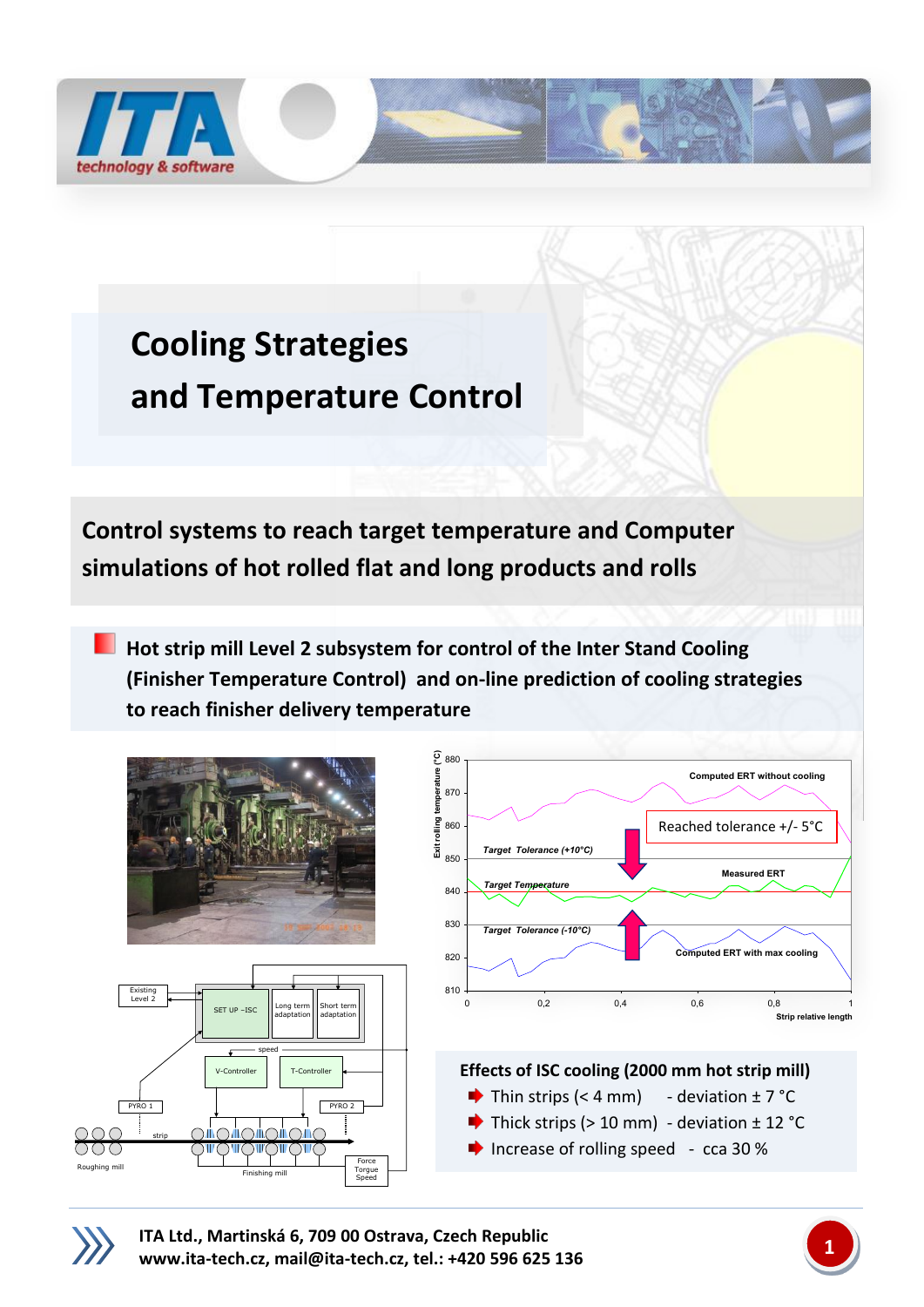

**Control systems for HSM run out table cooling (Laminar Cooling) to reach coiling temperature**







- $\blacktriangleright$  Keeping of coiling temperatures ± 15 °C with differences of Exit Rolling Temperature 150 °C
- Good agreement in predicted yield stress and tensile strength
- $\blacktriangleright$  Simulations development of cooling technologies
- $\blacktriangleright$  Extensive monitoring possibilities





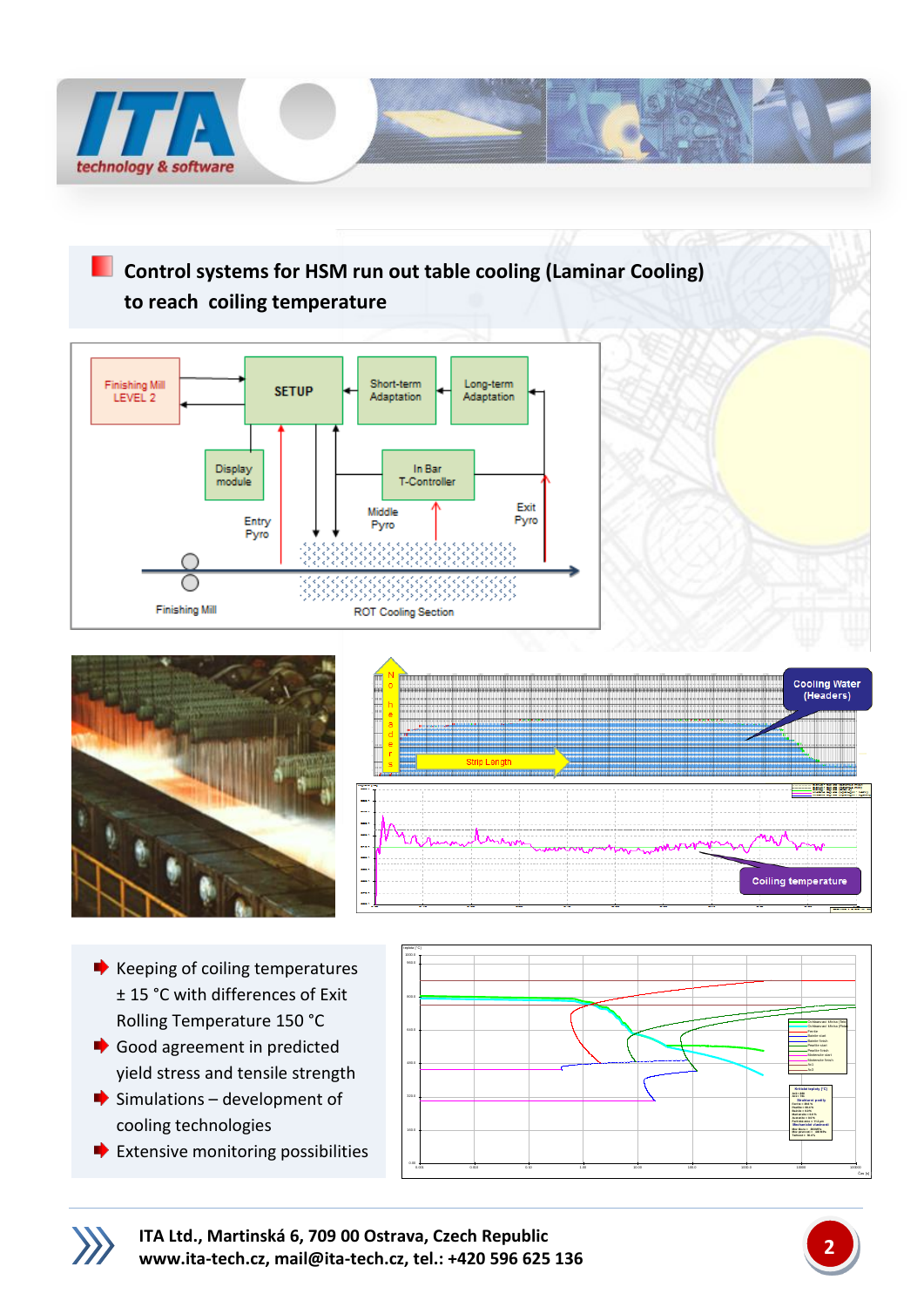

## **CoolRoll – FEM based off-line software for computer simulation of cooling of work rolls**



**ITA Ltd., Martinská 6, 709 00 Ostrava, Czech Republic [www.ita-tech.cz,](http://www.ita-tech.cz/) [mail@ita-tech.cz,](mailto:mail@ita-tech.cz) tel.: +420 <sup>596</sup> 625 136 3**